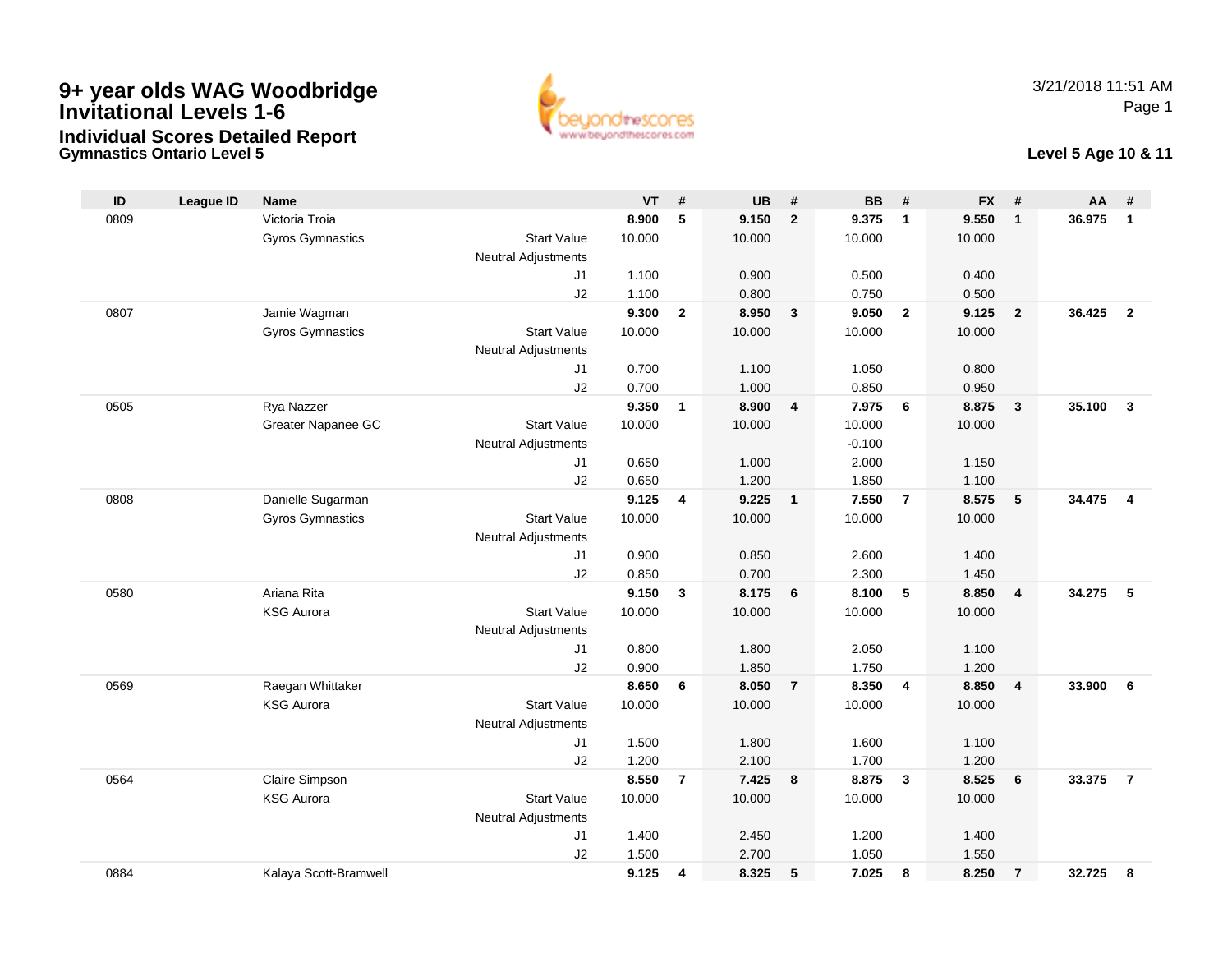# **9+ year olds WAG Woodbridge Invitational Levels 1-6Individual Scores Detailed Report**



3/21/2018 11:51 AMPage 2

| iea Report       |                     | ARE ARE ARRAINED FOR AN ARRAINING WAS COMMI- |        |          |        |  |  |  |
|------------------|---------------------|----------------------------------------------|--------|----------|--------|--|--|--|
| Gymnastic Giants | <b>Start Value</b>  | 10.000                                       | 10.000 | 10.000   | 10.000 |  |  |  |
|                  | Neutral Adjustments |                                              |        | $-0.100$ |        |  |  |  |
|                  |                     | 0.900                                        | 1.550  | 3.000    | 1.700  |  |  |  |
|                  | J2                  | 0.850                                        | .800   | 2.750    | .800   |  |  |  |
|                  |                     |                                              |        |          |        |  |  |  |

### **Gymnastics Ontario Level 5**

**Level 5 Age 12 & 13**

| ID   | <b>League ID</b> | <b>Name</b>              |                            | <b>VT</b>    | #              | <b>UB</b>    | #                        | <b>BB</b>    | #                        | <b>FX</b>    | #                        | AA     | #                        |
|------|------------------|--------------------------|----------------------------|--------------|----------------|--------------|--------------------------|--------------|--------------------------|--------------|--------------------------|--------|--------------------------|
| 0460 |                  | Julia McCutcheon         |                            | <b>X.XXX</b> | --             | <b>X.XXX</b> | $\overline{\phantom{a}}$ | <b>X.XXX</b> | $\overline{\phantom{a}}$ | <b>X.XXX</b> | $\overline{\phantom{a}}$ | 0.000  | $\overline{\phantom{a}}$ |
| 0483 |                  | Katerina Kravtchenko     |                            | 9.375        | $\mathbf{2}$   | 9.675        | $\mathbf{1}$             | 9.675        | $\mathbf{1}$             | 9.275        | $\mathbf{1}$             | 38.000 | $\mathbf{1}$             |
|      |                  | <b>Global Gymnastics</b> | <b>Start Value</b>         | 10.000       |                | 10.000       |                          | 10.000       |                          | 10.000       |                          |        |                          |
|      |                  |                          | <b>Neutral Adjustments</b> |              |                |              |                          |              |                          |              |                          |        |                          |
|      |                  |                          | J1                         | 0.650        |                | 0.350        |                          | 0.250        |                          | 0.800        |                          |        |                          |
|      |                  |                          | J2                         | 0.600        |                | 0.300        |                          | 0.400        |                          | 0.650        |                          |        |                          |
| 0804 |                  | Alexa Kazaz              |                            | 9.400        | $\mathbf{1}$   | 8.925        | $\overline{4}$           | 9.550        | $\overline{2}$           | 9.075        | $\overline{\mathbf{3}}$  | 36.950 | $\overline{2}$           |
|      |                  | <b>Gyros Gymnastics</b>  | <b>Start Value</b>         | 10.000       |                | 10.000       |                          | 10.000       |                          | 10.000       |                          |        |                          |
|      |                  |                          | Neutral Adjustments        |              |                |              |                          |              |                          |              |                          |        |                          |
|      |                  |                          | J1                         | 0.600        |                | 1.100        |                          | 0.450        |                          | 1.000        |                          |        |                          |
|      |                  |                          | J2                         | 0.600        |                | 1.050        |                          | 0.450        |                          | 0.850        |                          |        |                          |
| 0850 |                  | Avery Wolfe-Herman       |                            | 9.375        | $\overline{2}$ | 8.850        | 5                        | 9.325        | $\mathbf{3}$             | 8.900        | $\overline{4}$           | 36.450 | $\overline{\mathbf{3}}$  |
|      |                  | <b>Gyros Gymnastics</b>  | <b>Start Value</b>         | 10.000       |                | 10.000       |                          | 10.000       |                          | 10.000       |                          |        |                          |
|      |                  |                          | <b>Neutral Adjustments</b> |              |                |              |                          |              |                          |              |                          |        |                          |
|      |                  |                          | J1                         | 0.600        |                | 1.100        |                          | 0.600        |                          | 1.000        |                          |        |                          |
|      |                  |                          | J2                         | 0.650        |                | 1.200        |                          | 0.750        |                          | 1.200        |                          |        |                          |
| 0899 |                  | Calista Bouwmeester      |                            | 9.150        | 4              | 8.700        | $\overline{7}$           | 9.225        | $\overline{4}$           | 9.100        | $\overline{\mathbf{2}}$  | 36.175 | $\overline{4}$           |
|      |                  | All Star Sports Centre   | <b>Start Value</b>         | 10.000       |                | 10.000       |                          | 10.000       |                          | 10.000       |                          |        |                          |
|      |                  |                          | <b>Neutral Adjustments</b> |              |                |              |                          |              |                          |              |                          |        |                          |
|      |                  |                          | J1                         | 0.900        |                | 1.200        |                          | 0.750        |                          | 0.850        |                          |        |                          |
|      |                  |                          | J2                         | 0.800        |                | 1.400        |                          | 0.800        |                          | 0.950        |                          |        |                          |
| 0650 |                  | Caelyn Clark             |                            | 9.200        | 3              | 9.050        | $\mathbf{3}$             | 8.900        | 5                        | 8.500        | 5                        | 35.650 | -5                       |
|      |                  | Vaughan Gymnastics Club  | <b>Start Value</b>         | 10.000       |                | 10.000       |                          | 10.000       |                          | 10.000       |                          |        |                          |
|      |                  |                          | <b>Neutral Adjustments</b> |              |                |              |                          |              |                          |              |                          |        |                          |
|      |                  |                          | J1                         | 0.800        |                | 0.850        |                          | 1.100        |                          | 1.600        |                          |        |                          |
|      |                  |                          | J2                         | 0.800        |                | 1.050        |                          | 1.100        |                          | 1.400        |                          |        |                          |
| 0651 |                  | Cate Wakabayashi         |                            | 9.050        | 5              | 9.250        | $\overline{2}$           | 7.500        | $\overline{7}$           | 8.900        | $\overline{4}$           | 34.700 | 6                        |
|      |                  | Vaughan Gymnastics Club  | <b>Start Value</b>         | 10.000       |                | 10.000       |                          | 10.000       |                          | 10.000       |                          |        |                          |
|      |                  |                          | <b>Neutral Adjustments</b> |              |                |              |                          |              |                          |              |                          |        |                          |
|      |                  |                          | J1                         | 0.900        |                | 0.800        |                          | 2.700        |                          | 1.150        |                          |        |                          |
|      |                  |                          | J2                         | 1.000        |                | 0.700        |                          | 2.300        |                          | 1.050        |                          |        |                          |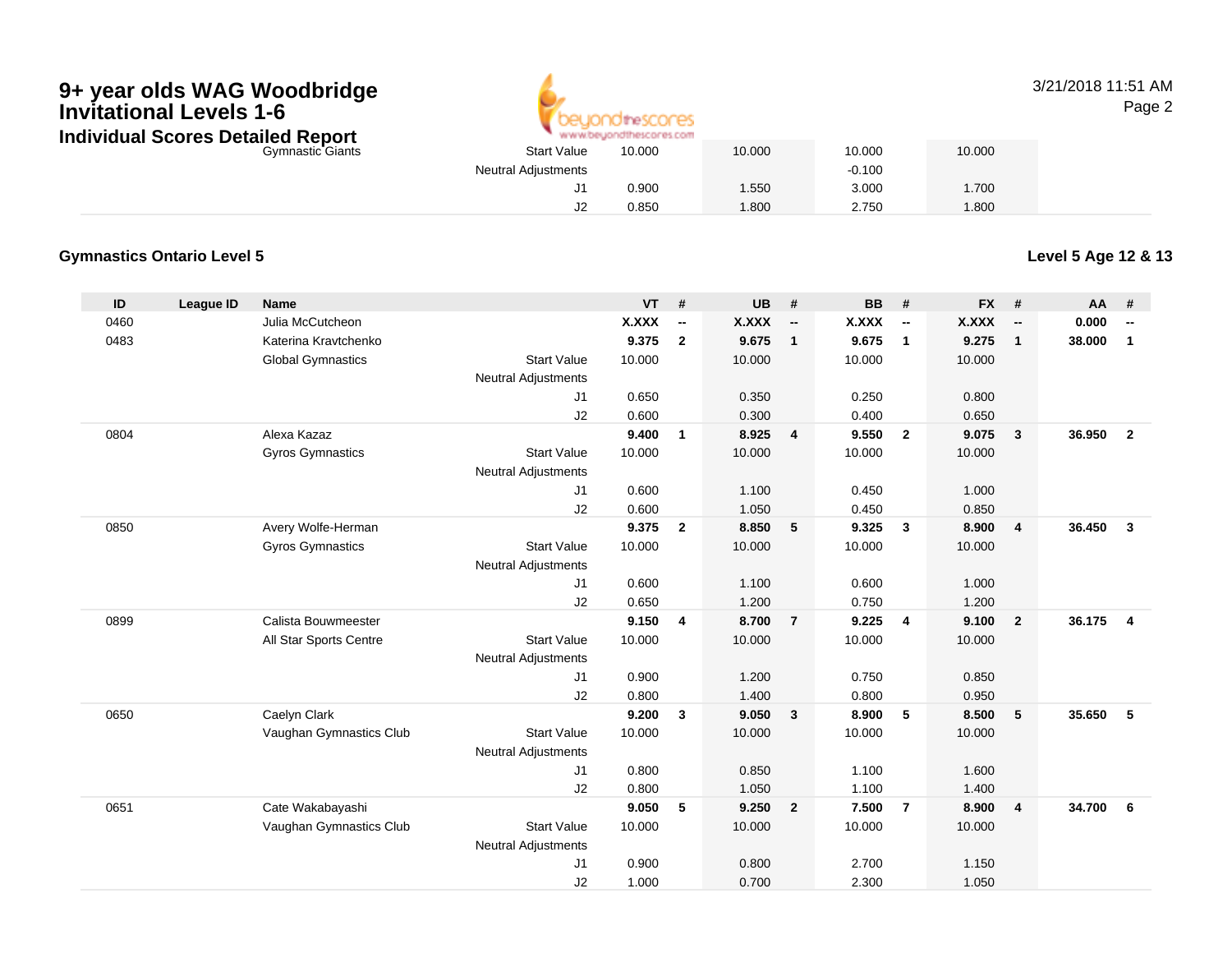| <b>Invitational Levels 1-6</b> | 9+ year olds WAG Woodbridge<br><b>Individual Scores Detailed Report</b> |                                                  |        |     |         |     |          |     |         |   | 3/21/2018 11:51 AM | Page 3 |
|--------------------------------|-------------------------------------------------------------------------|--------------------------------------------------|--------|-----|---------|-----|----------|-----|---------|---|--------------------|--------|
| 0878                           | Joia Sedore                                                             |                                                  | 8.650  | - 7 | 8.300   | - 8 | 8.900    | - 5 | 8.300 6 |   | 34.150 7           |        |
|                                | <b>Gymnastic Giants</b>                                                 | <b>Start Value</b><br><b>Neutral Adjustments</b> | 10.000 |     | 10.000  |     | 10.000   |     | 10.000  |   |                    |        |
|                                |                                                                         | J <sub>1</sub>                                   | 1.400  |     | 1.600   |     | 1.000    |     | 1.700   |   |                    |        |
|                                |                                                                         | J <sub>2</sub>                                   | 1.300  |     | 1.800   |     | 1.200    |     | 1.700   |   |                    |        |
| 0880                           | <b>Brooklyn Avery</b>                                                   |                                                  | 9.000  | - 6 | 8.775 6 |     | 8.350    | - 6 | 8.000   | 7 | 34.125             | - 8    |
|                                | <b>Gymnastic Giants</b>                                                 | <b>Start Value</b>                               | 10.000 |     | 10.000  |     | 10.000   |     | 10.000  |   |                    |        |
|                                |                                                                         | <b>Neutral Adjustments</b>                       |        |     |         |     | $-0.100$ |     |         |   |                    |        |
|                                |                                                                         | J1                                               | 1.000  |     | 1.250   |     | 1.550    |     | 2.000   |   |                    |        |
|                                |                                                                         | J2                                               | 1.000  |     | 1.200   |     | 1.550    |     | 2.000   |   |                    |        |

**Level 5 Age 14+**

## **Gymnastics Ontario Level 5**

| ID   | <b>League ID</b> | <b>Name</b>             |                            | <b>VT</b> | #            | <b>UB</b> | #                       | <b>BB</b> | #              | <b>FX</b> | #              | $AA$ # |                |
|------|------------------|-------------------------|----------------------------|-----------|--------------|-----------|-------------------------|-----------|----------------|-----------|----------------|--------|----------------|
| 0447 |                  | Gwendolyn Beauchamp     |                            | 9.475     | 1            | 8.575     | 5                       | 8.700     | $\overline{2}$ | 8.775     | $\overline{2}$ | 35.525 | $\mathbf{1}$   |
|      |                  | <b>Bancroft Gems</b>    | <b>Start Value</b>         | 10.000    |              | 10.000    |                         | 10.000    |                | 10.000    |                |        |                |
|      |                  |                         | <b>Neutral Adjustments</b> |           |              |           |                         |           |                |           |                |        |                |
|      |                  |                         | J1                         | 0.550     |              | 1.350     |                         | 1.350     |                | 1.200     |                |        |                |
|      |                  |                         | J2                         | 0.500     |              | 1.500     |                         | 1.250     |                | 1.250     |                |        |                |
| 0506 |                  | Emma Dillon             |                            | 9.425     | $\mathbf{2}$ | 8.950     | $\overline{2}$          | 8.450     | $\mathbf{3}$   | 8.700     | $\overline{4}$ | 35.525 | $\mathbf{1}$   |
|      |                  | Greater Napanee GC      | <b>Start Value</b>         | 10.000    |              | 10.000    |                         | 10.000    |                | 10.000    |                |        |                |
|      |                  |                         | <b>Neutral Adjustments</b> |           |              |           |                         |           |                |           |                |        |                |
|      |                  |                         | J1                         | 0.600     |              | 0.950     |                         | 1.400     |                | 1.350     |                |        |                |
|      |                  |                         | J2                         | 0.550     |              | 1.150     |                         | 1.700     |                | 1.250     |                |        |                |
| 0502 |                  | Ashley Scott            |                            | 8.600     | 4            | 9.300     | $\mathbf{1}$            | 8.425     | $\overline{4}$ | 9.150     | $\overline{1}$ | 35.475 | $\overline{2}$ |
|      |                  | Greater Napanee GC      | <b>Start Value</b>         | 10.000    |              | 10.000    |                         | 10.000    |                | 10.000    |                |        |                |
|      |                  |                         | <b>Neutral Adjustments</b> |           |              |           |                         |           |                |           |                |        |                |
|      |                  |                         | J1                         | 1.400     |              | 0.650     |                         | 1.700     |                | 0.800     |                |        |                |
|      |                  |                         | J2                         | 1.400     |              | 0.750     |                         | 1.450     |                | 0.900     |                |        |                |
| 0867 |                  | Holly Clappison         |                            | 9.325     | $\mathbf{3}$ | 8.875     | $\overline{\mathbf{3}}$ | 8.200     | 5              | 8.750     | $\mathbf{3}$   | 35.150 | $\mathbf{3}$   |
|      |                  | <b>Gymnastic Giants</b> | <b>Start Value</b>         | 10.000    |              | 10.000    |                         | 10.000    |                | 10.000    |                |        |                |
|      |                  |                         | <b>Neutral Adjustments</b> |           |              |           |                         |           |                |           |                |        |                |
|      |                  |                         | J1                         | 0.700     |              | 1.100     |                         | 1.800     |                | 1.200     |                |        |                |
|      |                  |                         | J2                         | 0.650     |              | 1.150     |                         | 1.800     |                | 1.300     |                |        |                |
| 0891 |                  | Madelyn Berthelot       |                            | 8.550     | 5            | 8.700     | $\overline{4}$          | 8.825     | $\overline{1}$ | 8.475     | 5              | 34.550 | $\overline{4}$ |
|      |                  | Gemini Gymnastics       | <b>Start Value</b>         | 10.000    |              | 10.000    |                         | 10.000    |                | 10.000    |                |        |                |
|      |                  |                         | <b>Neutral Adjustments</b> |           |              |           |                         |           |                |           |                |        |                |
|      |                  |                         | J1                         | 1.400     |              | 1.150     |                         | 1.000     |                | 1.600     |                |        |                |
|      |                  |                         | J <sub>2</sub>             | 1.500     |              | 1.450     |                         | 1.350     |                | 1.450     |                |        |                |